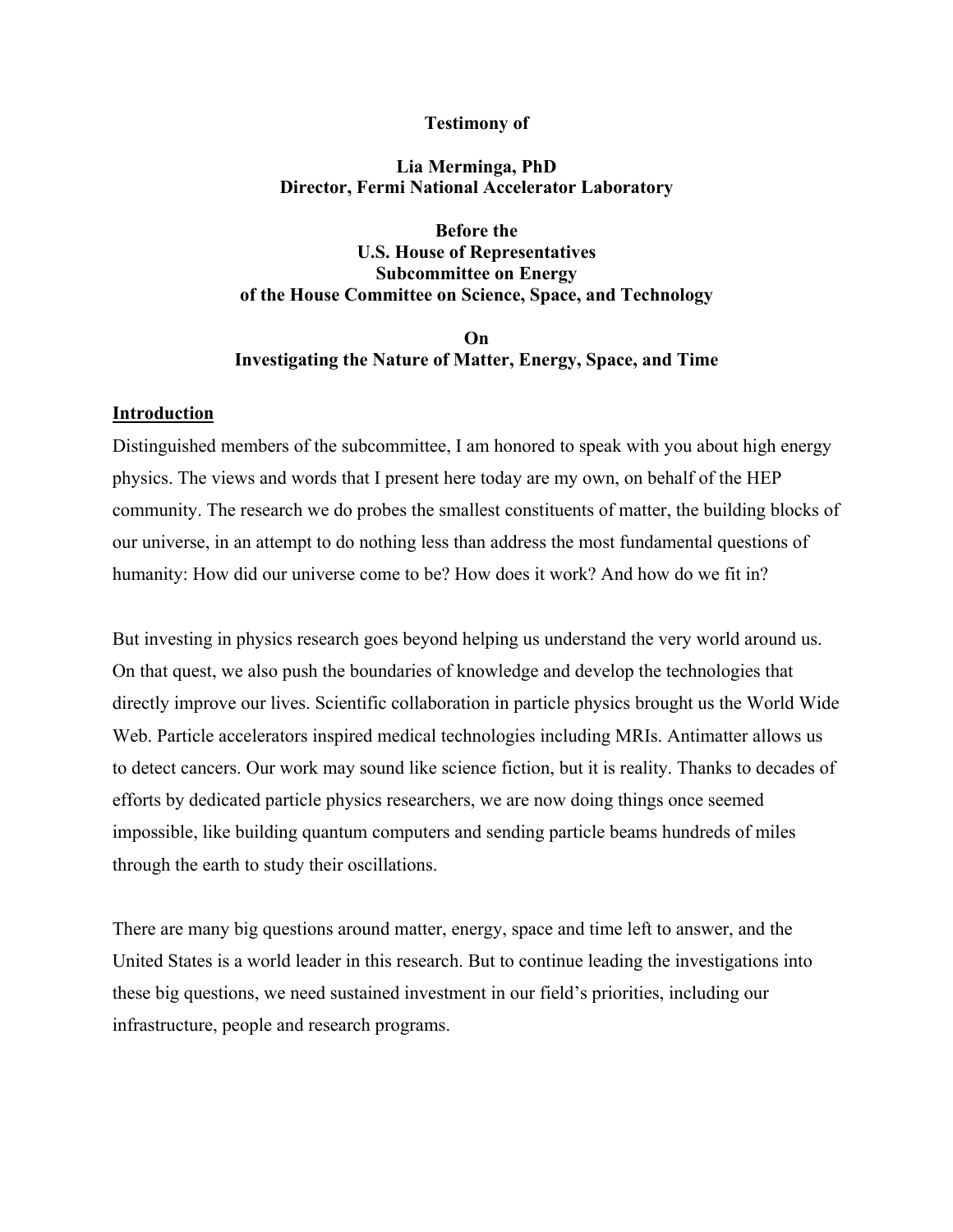It is an exciting time in physics: Before us, we see new knowledge, new applications and a vast, transformative potential for the future. We hope the U.S. can continue to lead the charge into the great unknown.

#### **Basic research**

Particle physics is a global endeavor. Sustained, long-term funding and international collaboration have led to major breakthroughs, such as the long-awaited discovery of the Higgs boson in 2012. Through the recommendations of the Particle Physics Project Prioritization Panel (P5), the United States has emerged as a leading force driving discovery on the most urgent scientific studies. New discoveries and world-leading science facilities supported by HEP have also inspired and attracted the next generation of talent in STEM careers and at DOE national labs.

#### *Neutrino physics and LBNF/DUNE*

The P5 report recommended that the Fermi National Accelerator Laboratory, or Fermilab — of which I am the director — lead the largest and most complex research program on neutrinos ever undertaken. Neutrinos are minuscule particles with surprising properties; they are ubiquitous and the most abundant matter particles in the universe, yet we know very little about them. What we *do* know is that they could hold keys to some of the biggest questions in particle physics, such as: Why is there matter in the universe? How do black holes form? How has our universe evolved?

Fermilab is uniquely suited to host the world's flagship neutrino facility and facilitate an international neutrino research program. The Long-Baseline Neutrino Facility (LBNF) will provide the infrastructure for the massive Deep Underground Neutrino Experiment (DUNE), the largest international scientific project on U.S. soil. LBNF crews are now excavating caverns a mile underground at Sanford Lab in South Dakota that will house enormous particle detectors.

Meanwhile, more than 1,400 DUNE collaborators from over 35 countries and 200 institutions are designing, building and contributing the cutting-edge detector technology that will fill these caverns in order to study these elusive particles. Among our international collaborators is CERN,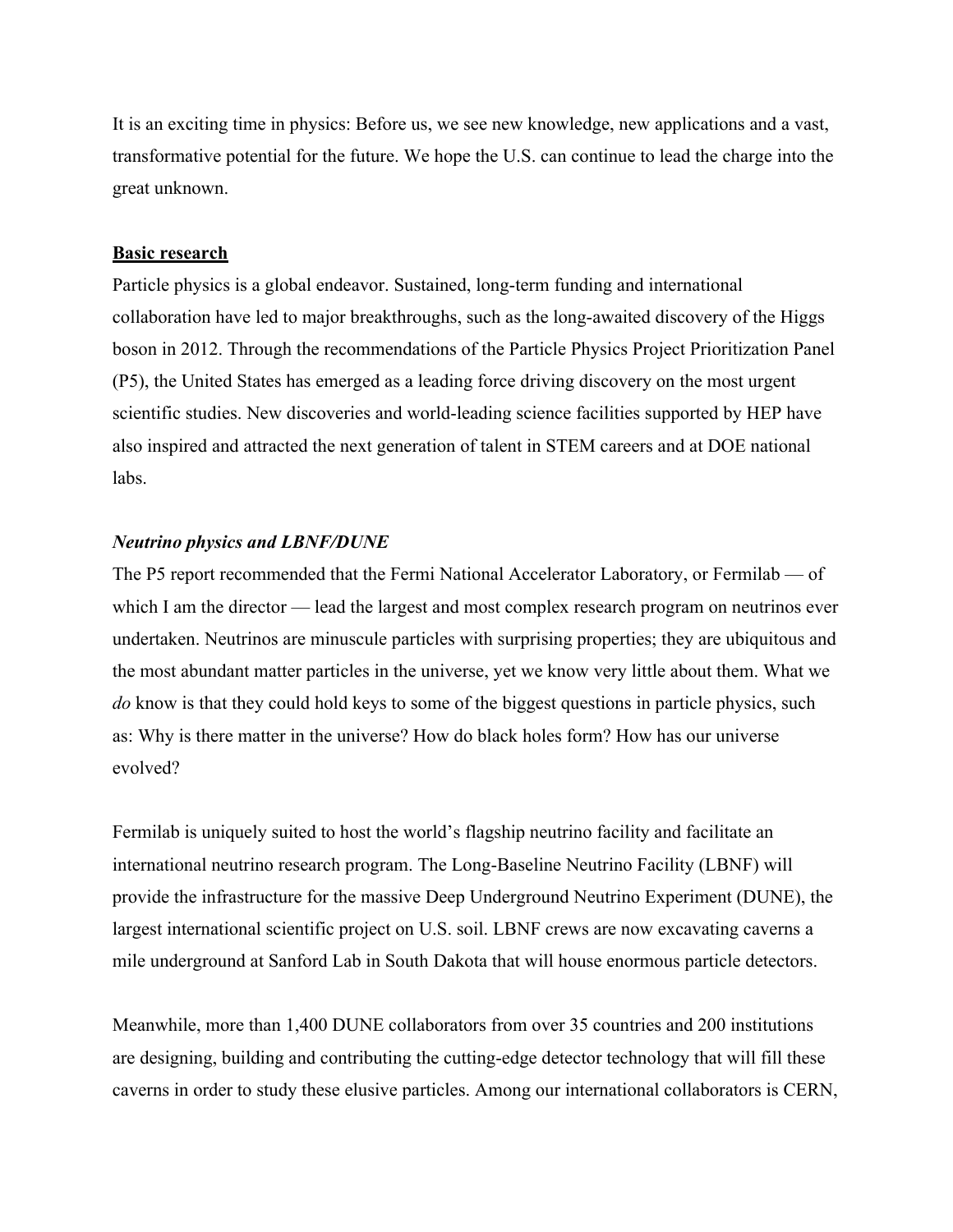a Fermilab sibling laboratory in Geneva, Switzerland, home to the LHC. Notably, LBNF/DUNE marks the first time in its 60-year history that CERN is investing in a physics project outside Europe. Despite international partnerships and contributions and tremendous progress in constructing LBNF/DUNE, the project faces international competition. Japan is moving quickly on a competing project, known as Hyper-K, to build one of the world's largest neutrino experiments by 2027. The continued engagement and involvement of our international partners requires the U.S. to continue its commitments to HEP and meet project milestones to execute the best science and stay ahead of international competition.

# *PIP-II*

LBNF/DUNE will be powered by an upgrade to Fermilab's accelerator complex known as PIP-II. The new superconducting particle accelerator is a testament to the global support for big physics research hosted in the United States. It is the first particle accelerator built in the U.S. with significant contributions from international partners, with major contributions from institutions in France, India, Italy, Poland and the United Kingdom.

Powered by the new accelerator, Fermilab will produce the most intense high-energy neutrino beam in the world, enabling the exploration of new physics. The unprecedented numbers of particles produced by the accelerator will help uncover theoretically predicted — but yet unobserved — phenomena that we expect are either incredibly rare or incredibly difficult to detect. The sheer numbers of particles will help draw out the subtle behaviors that would otherwise remain hidden.

In parallel, the high-power proton beams will enable muon-based experiments to search for new particles and forces at unprecedented levels of precision. Similarly, the proton beam power from PIP-II could drive a facility to support a diverse physics program. In fact, each experiment facilitated by the PIP-II upgrade provides new windows to the subatomic world.

The new machine supports Fermilab's leadership position in high energy physics, and, importantly, PIP-II's leading-edge design will pave the way for future advances in accelerator technology.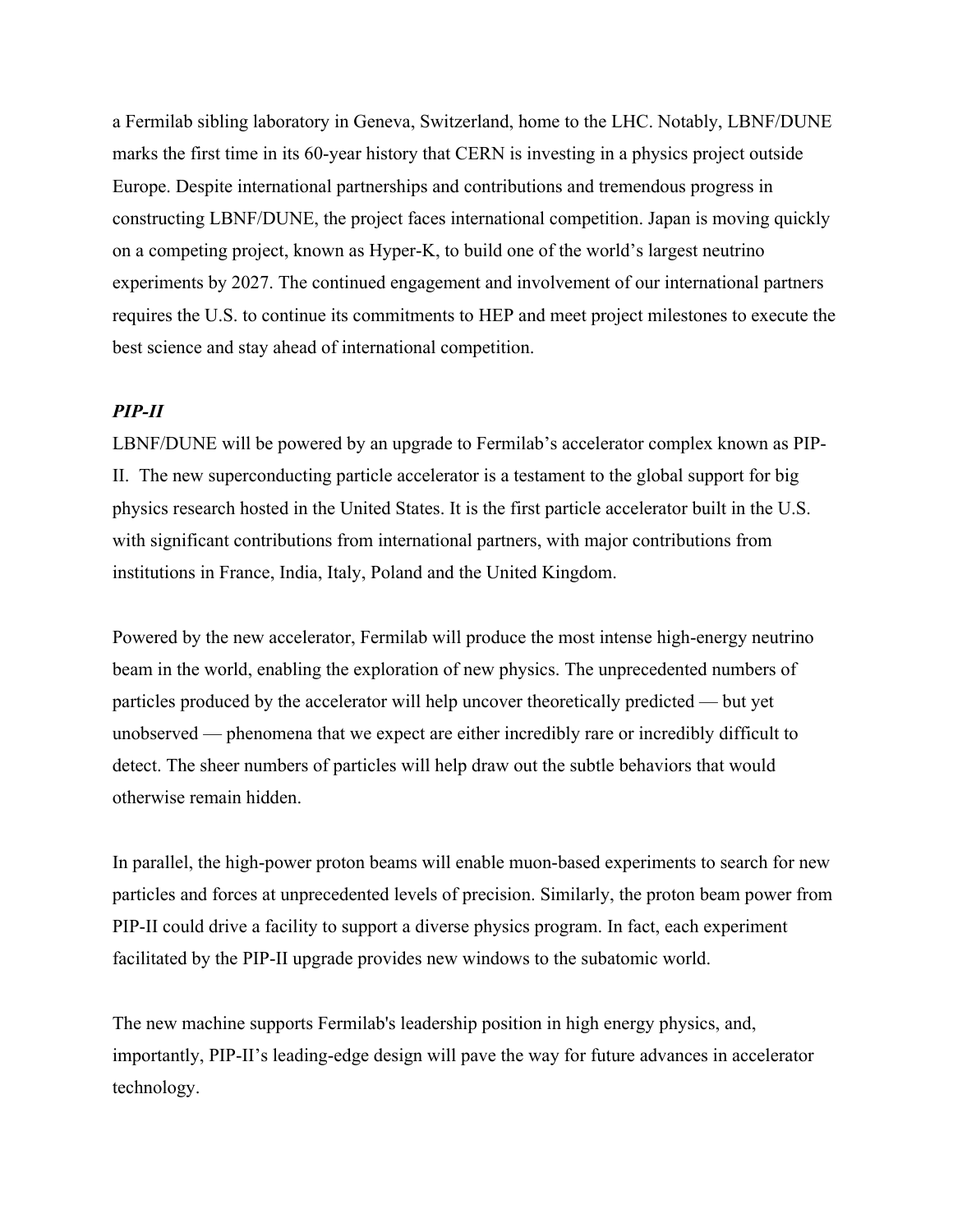#### *CMS and LHC*

U.S scientists play an integral role in the success of research at the Large Hadron Collider at CERN. Department of Energy National Labs help design and build upgrades to the magnets at the heart of the accelerator through the LHC Accelerator Upgrade Program. Fermilab is the host lab for U.S. participation in the CMS experiment, which co-discovered the Higgs boson. (The U.S. contingent of CMS makes up nearly 30% of the collaboration.) Hundreds of collaborators across the United States are working on upgrades to the LHC experiments to handle increased amounts of data and information.

In addition to designing and building particle detector components, U.S. LHC collaborators develop machine learning and artificial intelligence algorithms to sift through petabytes of data to better understand the building blocks of matter. With the increasing involvement of machine learning and artificial intelligence in every facet of our lives, our contributions to these fields is of paramount importance to our continued leadership in the AI ecosystem.

#### *Fundamental particles and forces*

Recent measurements have put cracks in our theoretical framework for the subatomic world and may point the way toward exciting new discoveries. Results from Fermilab's Muon g-2 and CDF experiments as well as the LHC at CERN have generated thousands of headlines and captured global attention. For example, the Muon g-2 news earned over 3500 top-tier media mentions and more than 19B potential audience reach over several months, indicating the public's continued interest in fundamental physics and what it tells us about the world we live in. Muon g-2 and the LHC are gathering more data, and upcoming results have the potential to transform our understanding of the subatomic world. The Muon-2-electron conversion experiment at Fermilab is under construction and promises to probe the behavior of muons with unprecedented precision.

#### *Using the cosmos as laboratory*

Dark matter makes up about 95% of the mass of our universe yet it remains one of the greatest unsolved mysteries of science. Next-generation experiments in the U.S. will continue to home in on this invisible substance. Without a doubt, discovering what comprises this long-sought matter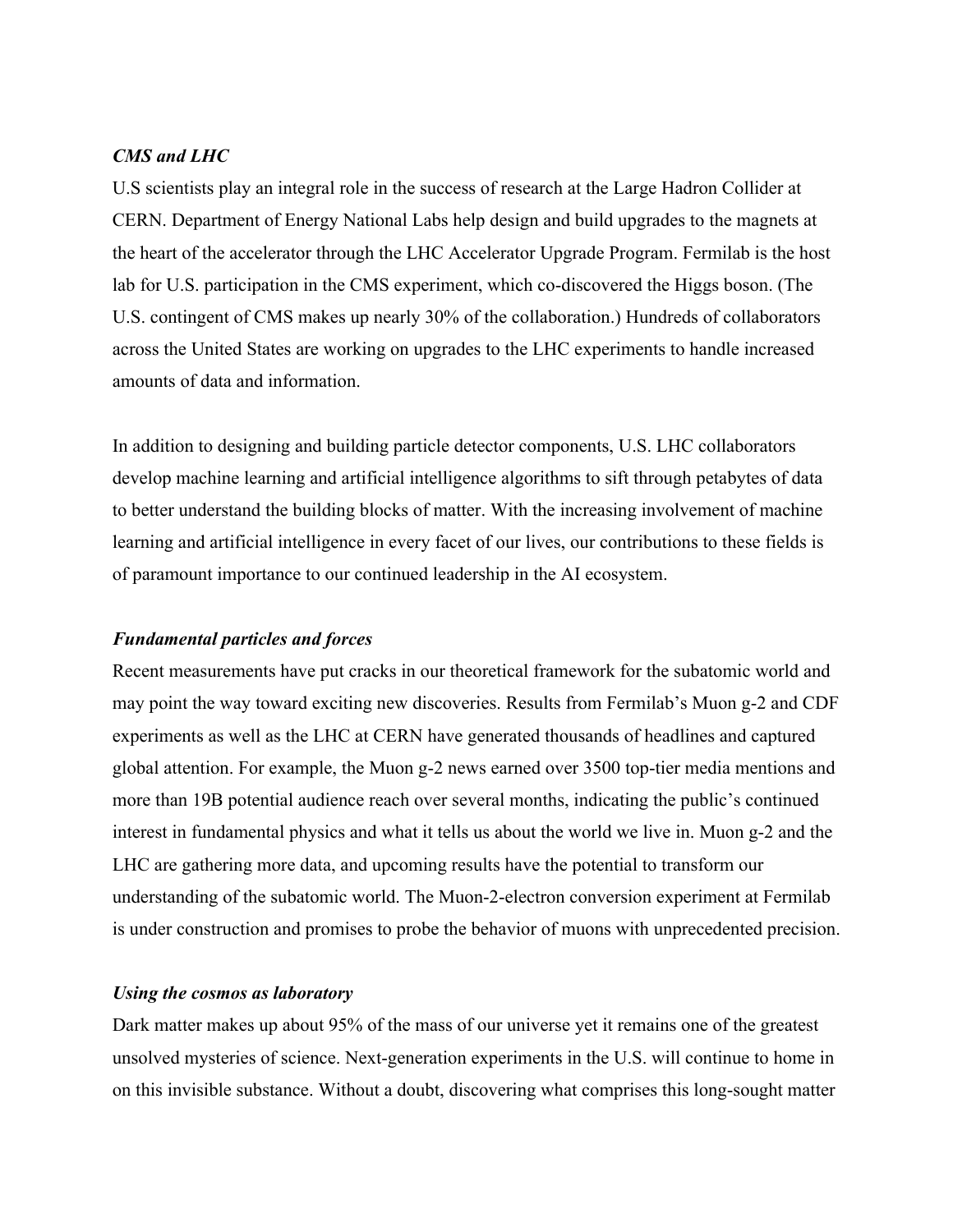will be a major milestone in physics history. Meanwhile, advanced telescopes led by the national labs are illuminating dark energy, the force behind what holds our universe together and that is responsible for space's accelerating expansion. Large-scale experiments such as the Large Synoptic Survey Telescope, Dark Energy Camera and Dark Energy Spectroscopic Instrument position the U.S. at the forefront of this research.

#### **Emerging technologies**

Because of the cross-cutting nature of research, scientists working in high energy physics can foster applications well beyond particle physics. Researchers use their ingenuity, techniques and skills to advance technologies in emerging areas such as quantum science, artificial intelligence, machine learning and microelectronics.

#### *Quantum*

With their expertise working with particles at the smallest scales, physicists are essential to developing quantum information science. HEP researchers are adapting tools from particle accelerators to extend the lifetime of quantum information and build quantum computers, which will have ramifications for fields as diverse as finance, medicine and national security. Fermilab leads one of the five DOE national quantum centers and is leading the way in quantum materials, computing, sensors and communication building toward a quantum internet.

#### *Artificial intelligence and machine learning*

The high energy physics community contributes to the growing fields of AI and ML, which underpin technologies in many industries, by advancing new technologies and using them to solve some of the most difficult problems in science. Scientists develop these tools to process and analyze the trillions of datapoints common in large physics experiments. They also expand these techniques to support the equipment itself, making smarter telescopes and self-driving particle accelerators. Additionally, HEP provides a unique role in the process of workforce development to the national AI ecosystem, collaborating with academia and industry partners and training an AI workforce with challenging scientific applications.

# *Microelectronics*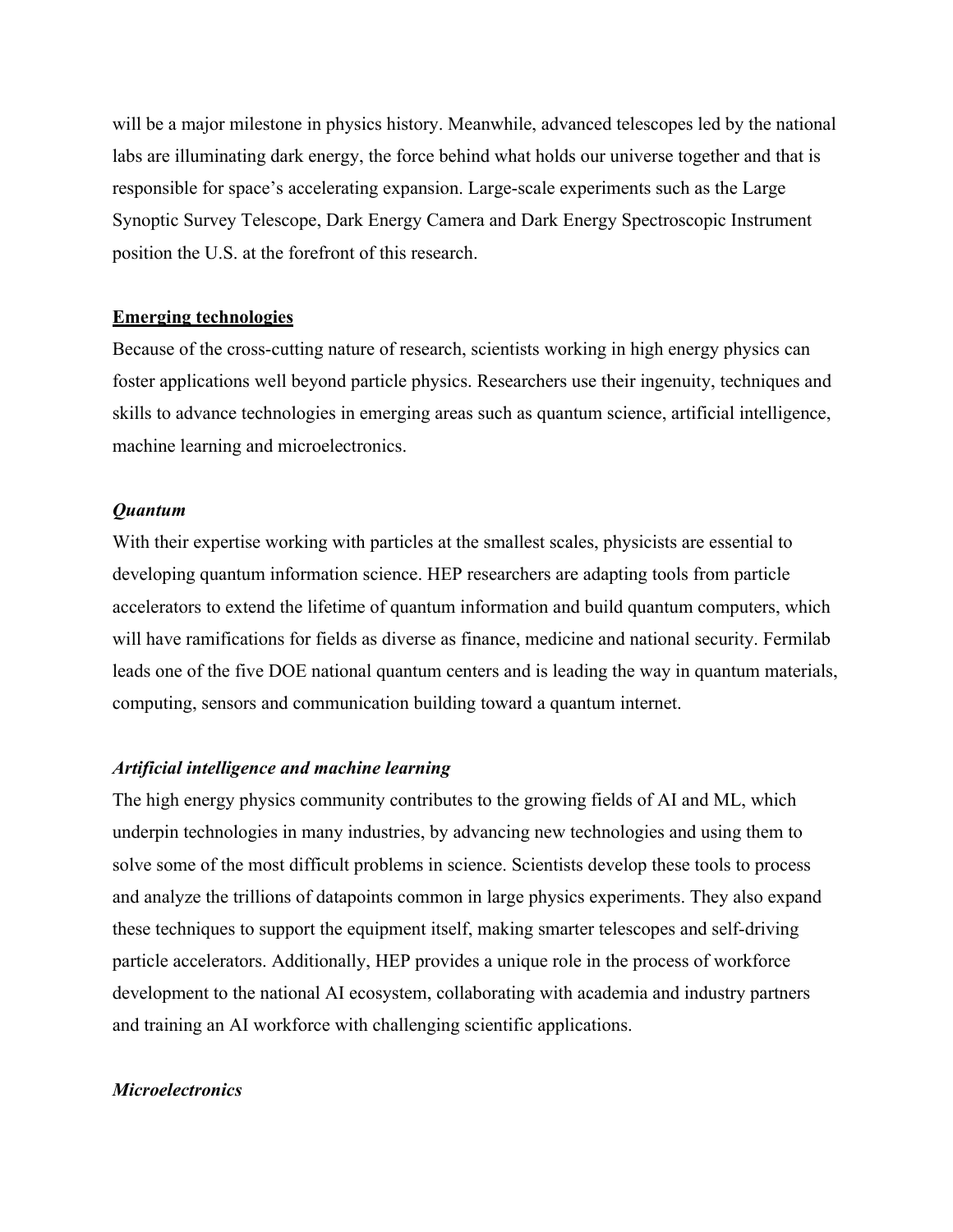Large-area detectors for high energy physics must operate reliably over the lifetime of the experiment in compact geometries and resource-constrained extreme environments, such as cryogenic temperatures. These restrictions have led the HEP community to develop custom microelectronics with complex in-pixel processing and reconfigurable data-driven architectures.

Over the last decade, Fermilab has successfully applied the concepts developed for high energy physics to other areas such as X-ray detectors for synchrotron sources and free-electron lasers. We are now developing deep cryogenic electronics for quantum systems, as well as on-chip machine learning for on-detector data processing.

# **The workforce of the future**

High energy physics is a powerful training ground that attracts students and helps build the STEM workforce of the future. Fermilab is home to 114 postdoctoral researchers, 273 graduate students and 52 undergraduate students, and we reach more than 100,000 students a year through science education programming. Students and researchers at Fermilab design and build state-ofthe-art technologies, glean insights from mountains of data, and develop both the creativity and know-how to bring the imagined into reality.

Fermilab also strives to attract the greatest diversity of talent. For example, Fermilab supports a broad array of fellowship programs for underrepresented minorities and groups in STEM in areas such as accelerator engineering, superconducting quantum materials and theoretical physics, to bring world-class research and development opportunities to a diverse group of young engineers and scientists. These physicists help us move toward the next discovery. And those who decide to transfer those skills into industry provide expertise found nowhere else.

#### **Leading a global community**

The timing of this testimony before Congress is especially important as scientists are now convening for Snowmass, the decadal planning exercise that outlines the future vision of particle physics research. The results of Snowmass will be used to develop the next 10-year P5 plan that prioritizes major projects and experiments to maintain U.S. leadership. Once again, the United States will have the opportunity to lead in cutting-edge research areas. We have the world-class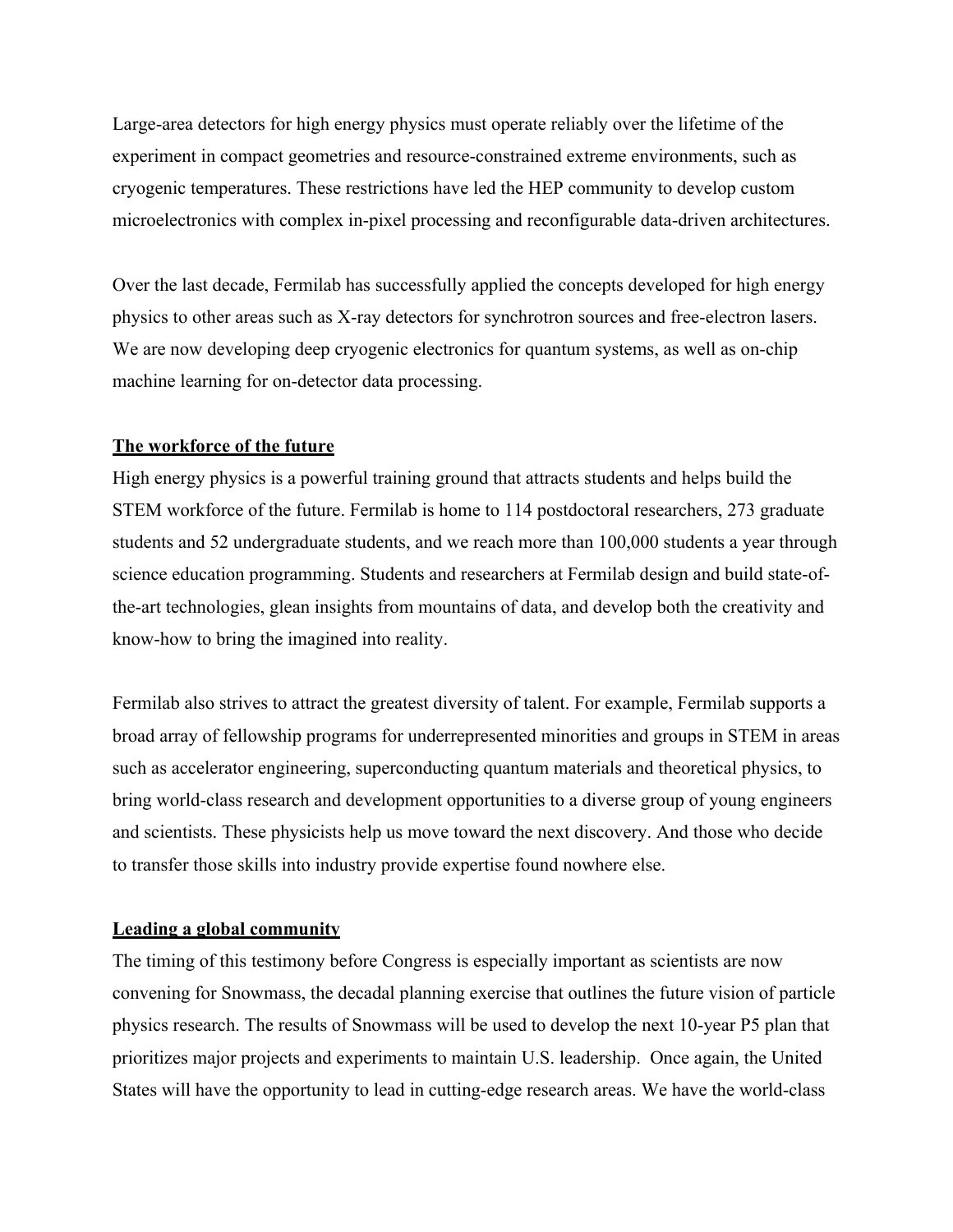facilities, people, and research programs that will continue to thrive and deliver results, so long as we continue to invest in them. By showing our commitment to funding HEP, we marshal the best and brightest from around the world to join us in the quest to answer the universe's biggest questions.

## **Conclusion**

I thank the members of this distinguished subcommittee for your time. Your continued support for the DOE Office of Science's High Energy Physics research program means we can investigate the mysteries of matter, energy, space and time — enabling the scientific discoveries that will define the future, increase knowledge and improve lives both here in the United States and around the world.